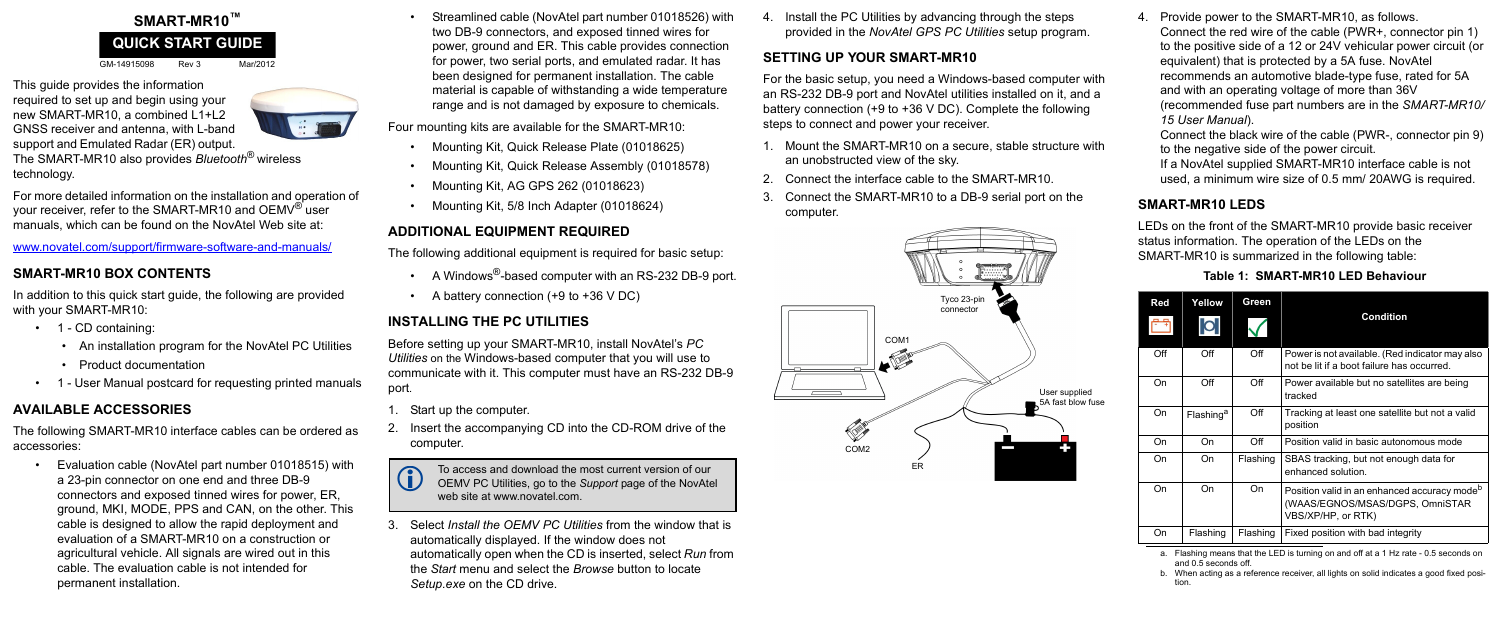#### **SMART-MR10 CABLES**

The SMART-MR10 interface cable connectors are illustrated in *[Figure 1](#page-1-2)*. One DB-9 connector can be used to connect to a computer serial (RS-232) communication port. The others can be connected to a modem or radio transmitter to receive differential corrections (refer to your user-supplied modem or radio transmitter information for its connectors). In addition, there are a number of bare wires where the outer insulation is cut away at the ends to expose tinned wires. See *[Table 1](#page-1-0)* and *[Table](#page-1-1)*  for their pinouts. Cables are RoHS compliant.

The SMART-MR10 cable provides a means of supplying power from a battery. The bare power wires (red for positive and black for negative) are connected to a battery capable of supplying at least 5 W. A 5 AMP fuse must be installed between the positive terminal of the battery (or power distribution point) and the positive supply lead of the cable to protect the wiring from short circuit damage.



<span id="page-1-2"></span> **Figure 1: 23-pin and DB-9 Connectors**

## **COMMUNICATING WITH THE SMART-MR10**

To open a serial port to communicate with the receiver, complete the following steps.

- 1. Launch **Connect** from the *Start* menu folder specified during the installation process. The default location is *Start | All Programs | NovAtel PC Software | NovAtel Connect*.
- 2. Select *New* from the Device Menu.



3. Enter a name for the Connection setup.

| <b>New Connection</b>  |                      |              |
|------------------------|----------------------|--------------|
| Name<br>$\mathsf{l}$   |                      |              |
| <b>Device Type</b>     |                      |              |
| Type                   | Serial               |              |
|                        |                      |              |
| <b>Serial Settings</b> |                      |              |
| Port                   | COM1                 | Passive      |
| <b>Baud Rate</b>       | 115200               | Read Only    |
|                        | Hardware Handshaking |              |
| Windows Option         |                      |              |
|                        |                      | Cancel<br>Ok |

- 4. Select *Serial* from the *Type* list.
- 5. Select the computer port to which the SMART-MR10 is connected from the *Port* list.
- 6. Select the COM port for the receiver to communicate through.
- 7. Select *115200* from the *Baud Rate* list.
- 8. Ensure the *Hardware Handshaking* checkbox is cleared and click the *OK* button.

# **Table 1: SMART-MR10 Evaluation Cable**

a. Pin 14 of the TYCO 23-pin connector is connected to cable shields.

<span id="page-1-0"></span>

| <b>TYCO</b><br>23-pin | COM <sub>1</sub> | COM <sub>2</sub> | <b>AUX</b>     | <b>TINNED LEAD</b>                   | <b>SIGNAL NAME</b>  |
|-----------------------|------------------|------------------|----------------|--------------------------------------|---------------------|
| 1                     |                  |                  |                | PWR+ (red)                           | PWR+                |
| $\overline{2}$        |                  |                  |                | PWR- (black)                         | PWR-                |
| $\overline{3}$        |                  |                  |                | CAN- (green)                         | CAN-                |
| 4                     |                  |                  |                | CAN+ (yellow)                        | CAN+                |
| 5                     |                  | $\overline{2}$   |                |                                      | TXD <sub>2</sub>    |
| $\overline{6}$        |                  | $\overline{3}$   |                |                                      | RXD <sub>2</sub>    |
| 7                     | $\overline{2}$   |                  |                |                                      | TXD <sub>1</sub>    |
| 8                     |                  |                  | $\overline{2}$ |                                      | RTS1/AUXTX          |
| $\overline{9}$        |                  |                  |                | SIGGND <sub>2</sub><br>(white/black) | SIGGND <sub>2</sub> |
| 10                    |                  |                  |                | <b>RESERVED</b>                      |                     |
| 11                    |                  |                  |                | <b>RESERVED</b>                      |                     |
| 12                    |                  |                  |                | <b>RESERVED</b>                      |                     |
| 13                    |                  |                  |                | <b>RESERVED</b>                      |                     |
| $\overline{14}$       |                  |                  |                | CHASSIS GROUND <sup>a</sup>          |                     |
| 15                    | 5                | 5                | 5              | SIGGND1<br>SIGGND1<br>(white/ black) |                     |
| 16                    |                  |                  |                | MKI (white)<br><b>MKI</b>            |                     |
| $\overline{17}$       |                  |                  |                | PPS (orange)<br><b>PPS</b>           |                     |
| 18                    |                  |                  |                | ER (blue)                            | <b>ER</b>           |
| 19                    |                  |                  |                | MODE (violet)                        | MODE <sup>b</sup>   |
| $\overline{20}$       |                  |                  |                | <b>RESERVED</b>                      |                     |
| $\overline{21}$       |                  |                  |                | <b>RESERVED</b>                      |                     |
| $\overline{22}$       |                  |                  | 3              |                                      | CTS1/AUXRX          |
| $\overline{23}$       | 3                |                  |                |                                      | RXD <sub>1</sub>    |

b. If the MODE pin is not connected, pins 8 and 22 provide RS-232 access to the AUX port and COM1 has no flow control. If the MODE pin is tied LOW, pins 8 and 22 provide TXD1- and RXD1- for COM1 RS-422, and the AUX port (RXD3, TXD3) is not available. If the MODE pin is tied HIGH, pins 8 and 22 provide RTS1 and CTS1 for COM1 flow control, and the AUX port (RXD3, TXD3) is not available.

#### **Table 2: SMART-MR10 Streamlined Cable**

<span id="page-1-1"></span>

| <b>TYCO</b><br>23-pin | COM <sub>1</sub>            | COM <sub>2</sub> | <b>TINNED LEAD</b>                   | <b>SIGNAL NAME</b>  |  |  |  |
|-----------------------|-----------------------------|------------------|--------------------------------------|---------------------|--|--|--|
| 1                     |                             |                  | PWR+ (red)                           | PWR+                |  |  |  |
| 2                     |                             |                  | PWR- (black)                         | PWR-                |  |  |  |
| $\overline{3}$        |                             |                  | <b>RESERVED</b>                      |                     |  |  |  |
| $\overline{4}$        |                             |                  | <b>RESERVED</b>                      |                     |  |  |  |
| 5                     |                             | $\overline{2}$   |                                      | TXD <sub>2</sub>    |  |  |  |
| 6                     |                             | $\overline{3}$   |                                      | RXD <sub>2</sub>    |  |  |  |
| 7                     | $\overline{2}$              |                  |                                      | TXD <sub>1</sub>    |  |  |  |
| $\overline{8}$        |                             |                  | <b>RESERVED</b>                      |                     |  |  |  |
| $\overline{9}$        |                             |                  | SIGGND <sub>2</sub><br>(white/black) | SIGGND <sub>2</sub> |  |  |  |
| 10                    |                             |                  | <b>RESERVED</b>                      |                     |  |  |  |
| $\overline{11}$       |                             |                  | <b>RESERVED</b>                      |                     |  |  |  |
| $\overline{12}$       |                             | <b>RESERVED</b>  |                                      |                     |  |  |  |
| 13                    |                             | <b>RESERVED</b>  |                                      |                     |  |  |  |
| $\overline{14}$       | CHASSIS GROUND <sup>a</sup> |                  |                                      |                     |  |  |  |
| $\overline{15}$       | 5                           | 5                | SIGGND1<br>(white/ black)            | SIGGND1             |  |  |  |
| 16                    | <b>RESERVED</b>             |                  |                                      |                     |  |  |  |
| $\overline{17}$       | <b>RESERVED</b>             |                  |                                      |                     |  |  |  |
| 18                    |                             |                  | ER (blue)                            | ER                  |  |  |  |
| 19                    | <b>RESERVED</b>             |                  |                                      |                     |  |  |  |
| 20                    |                             |                  | <b>RESERVED</b>                      |                     |  |  |  |
| $\overline{21}$       | <b>RESERVED</b>             |                  |                                      |                     |  |  |  |
| $\overline{22}$       |                             |                  | <b>RESERVED</b>                      |                     |  |  |  |
| $\overline{23}$       | 3                           |                  |                                      | RXD <sub>1</sub>    |  |  |  |
|                       |                             |                  |                                      |                     |  |  |  |

a. Pin 14 of the TYCO 23-pin connector is connected to cable shields.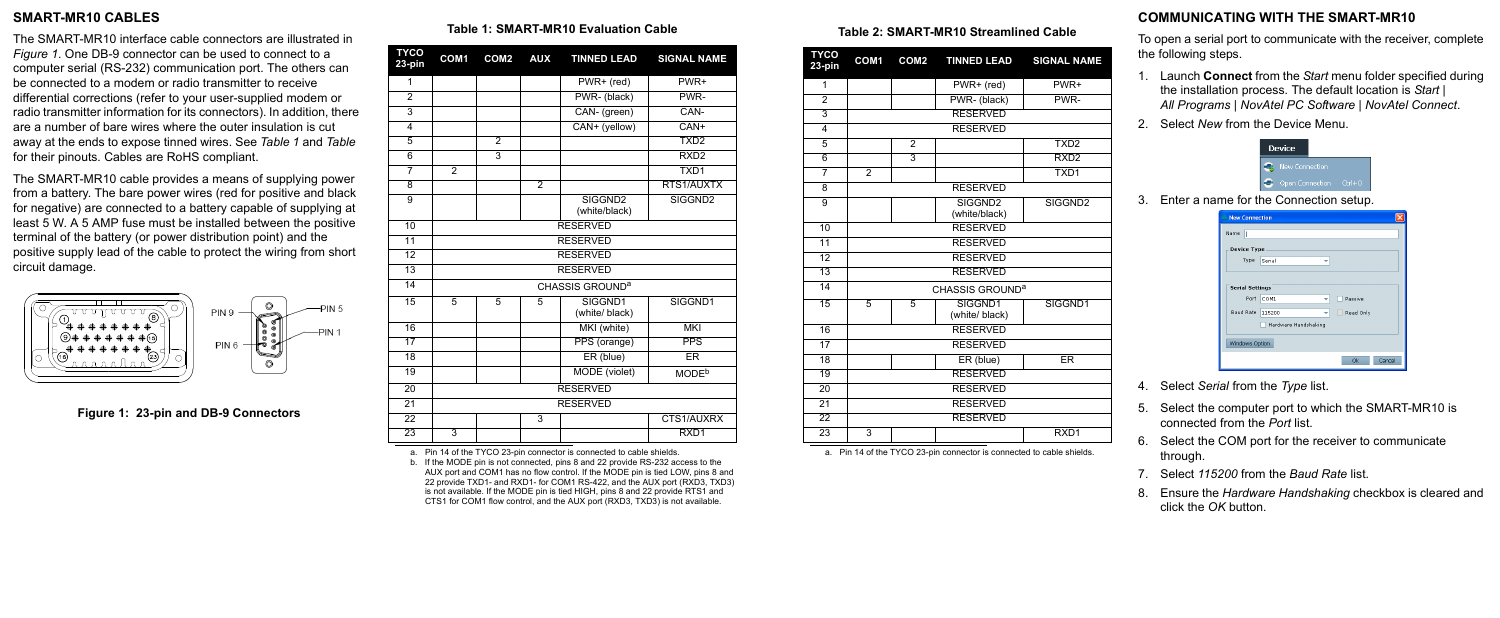9. From the *Device* menu select Open Connection.

|                        |                          |                   | I<br>- 36 |
|------------------------|--------------------------|-------------------|-----------|
| Name                   | <b>Device Type</b>       | Settings          |           |
| ● Tech_Pubs            | SERIAL                   | COM1 @ 115200 bps |           |
| Tech_Pubs_1<br>USBDLv3 | <b>USB</b><br><b>USB</b> | COM3-Port0-USB1   |           |
| DLV3                   | SERIAL                   | COM1 @ 115200 bps |           |
|                        |                          |                   |           |

10. Click the *Open* button to open SMART-MR10 communications.

**Connect** establishes the communication session with the receiver and displays the progress. Once connected, the progress box disappears and several windows open, including the *Console* window. **Connect** is now ready for use to view status information, enter commands or log data.

#### **USING NOVATEL CONNECT**

The SMART-MR10 uses a comprehensive command interface. Commands can be sent to the receiver using the *Console* window in **Connect**, which is opened from the *View* menu. Enter commands in the text box at the bottom of the *Console* window. DLV32 - Console Window  $50K$ <br>fusb11 ENTER Command

**Connect** provides access to key information about your receiver and its position. The information is displayed in windows accessed from the *View* menu. For example, select *Position Window* from the *View* menu to display the position solution of the receiver. To show details of the GNSS and geostationary (SBAS) satellites being tracked, select the *Tracking Status Window* from the *View* menu. Select *Help* from the main menu for more details on **Connect**, its windows and features.



#### **DETERMINING WHEN THE POSITION IS VALID**

When the receiver has a valid position, the *Solution Status* field in the **Connect** *Position* window shows *Computed*:

Solution Status | Computed

#### **ENTERING COMMANDS**

The *OEMV Family Quick Reference Guide,* provided on the CD and available on the NovAtel website, provides comprehensive information about available commands. The *SMART-MR10/15 User Manual* provides information on a subset of these commands; in particular, the ones commonly used on the SMART-MR10.

When using **Connect** to configure your receiver, ensure all<br>
of the graphical windows are closed before you issue the<br>
of the graphical surface of the state of the state in the state of the state of the state of the state SAVECONFIG command.

### **SAVECONFIG COMMAND**

If you change the configuration of a function and want to save the new settings for your next session, use the SAVECONFIG command.



## **CONFIGURING THE COMMUNICATION PORT**

Use the COM command to configure the communication port using the command line. For example, to set COM port 2 to 9600 bps, no parity, 8 data bits, 1 stop bit, no handshaking, echo off, and break detection, enter the following:

com com2 9600 n 8 1 n off on

#### **NMEA LOGS**

To configure the receiver output through the command line:

- 1. Ensure the communication port is configured.
- 2. Select and configure the NMEA string that you want to output through COM port 2. For example, to log gpgga (position system fix data and undulation) at 2 Hz, enter the following:

log com2 gpgga ontime 0.5

## **ENABLING SBAS POSITIONING**

This positioning mode is enabled using the SBASCONTROL command, as follows:

```
sbascontrol enable auto
```
Once enabled, the *Solution type* field shown in the **Connect** *Position* window changes from *Single* to *SBAS,* and you may see SBAS satellites in the *Constellation* window. SMART-MR10 will track available SBAS satellites, including WAAS, EGNOS and other SBAS systems.

| Latitude<br>Longitude<br>Hgt. (MSL) | $51.116695592° \pm 0.82m$<br>$-114.038813659^{\circ} \pm 0.69m$<br>$1062.639m \pm 1.95m$ |  |
|-------------------------------------|------------------------------------------------------------------------------------------|--|
| Solution type                       | <b>SBAS</b>                                                                              |  |

## **ENABLING GL1DE**®

To enable GL1DE, enter the following commands:

```
pdpfilter enable
pdpmode relative auto
```